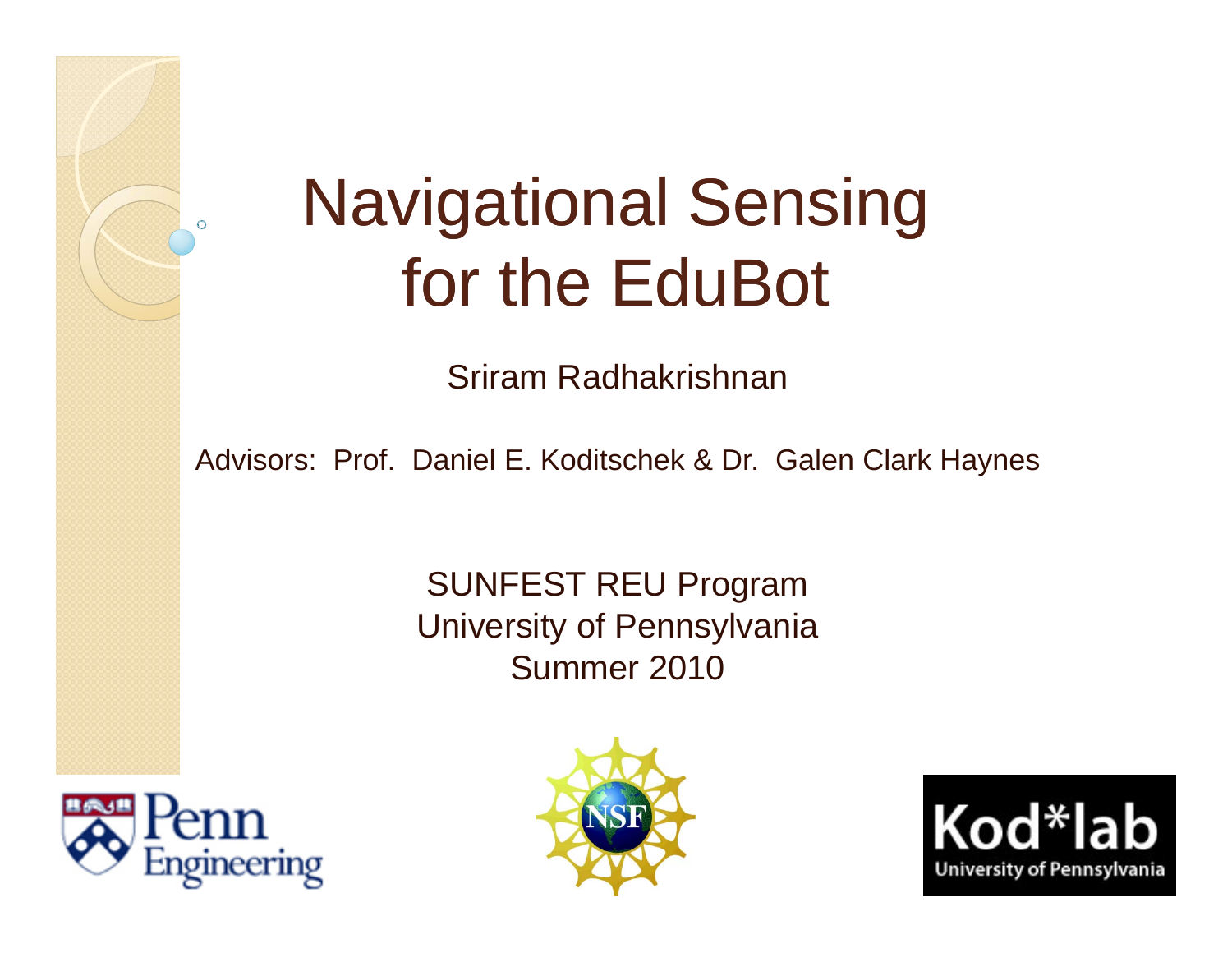# Introduction

- $\bullet$ Autonomous navigation
- $\bullet$ Detecting obstacles is crucial
- LIDAR Light Detection and Ranging
	- Spinning laser measures distances
- $\bullet$ • Goal: Create a map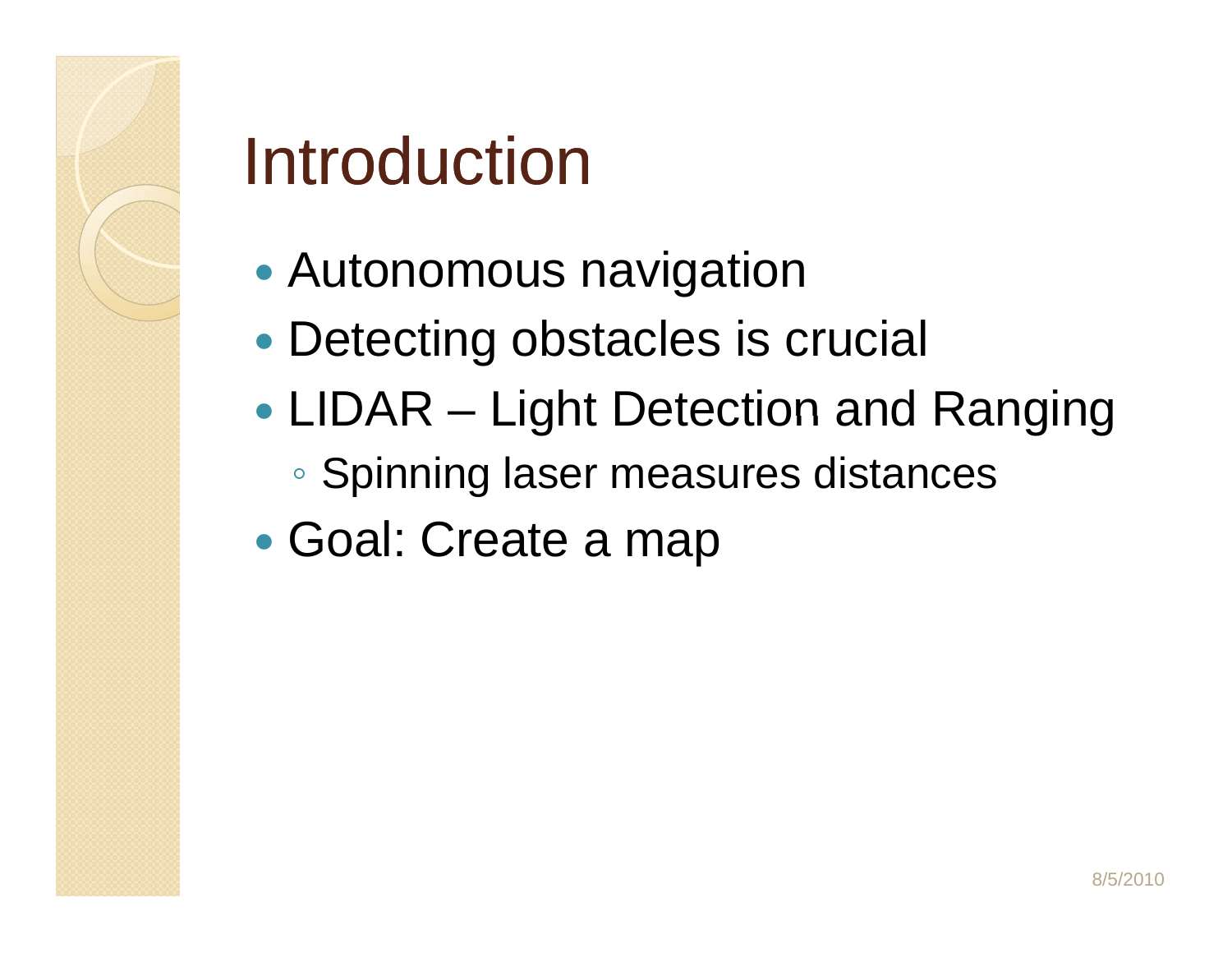

# EduBot & RHex

- Family of 6-legged robots
- Designed to move on a variety of terrains

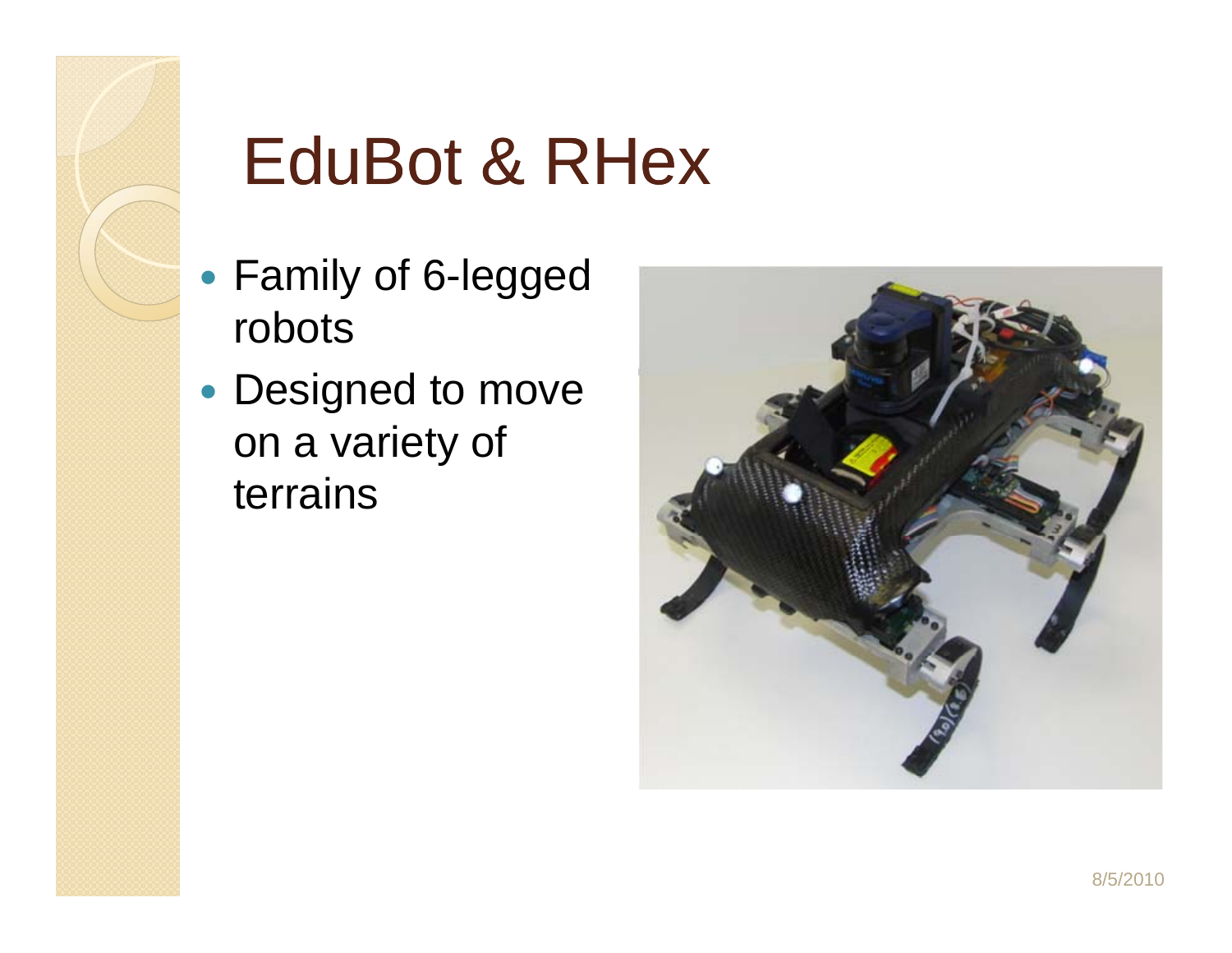# ROS

- $\bullet$ • Robot Operating System
- $\bullet$ • Open-Source
- Modular Messages programming
- Easy to expand and
- $\bullet$ • Parts of Speech
	- ∘ Nodes
	- $\bullet$ **Topics**
	- $^{\circ}$ Messages

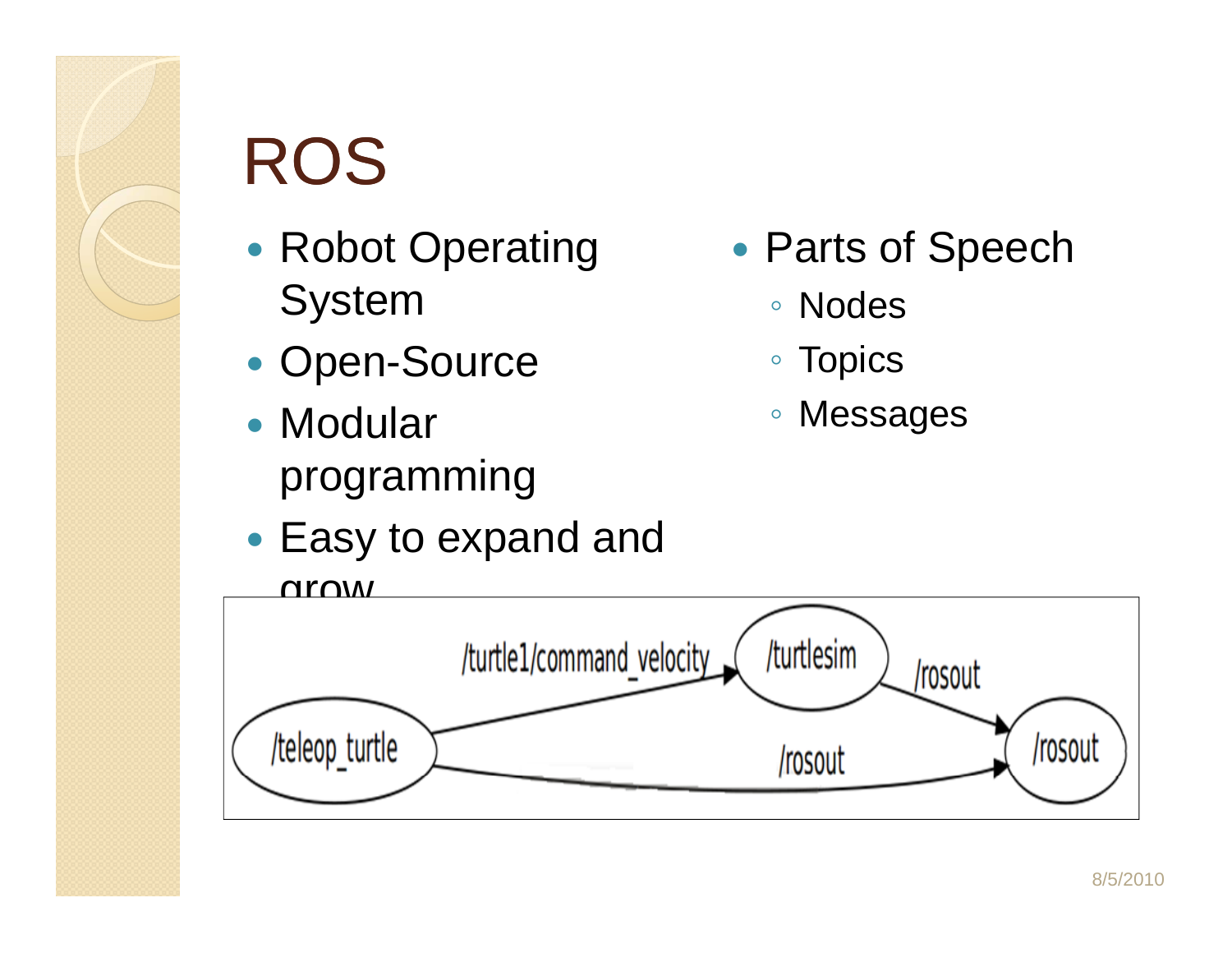# SLAM

- $\bullet$ • Simultaneous Localization & Mapping
- $\bullet$ • Determine position while mapping
- $\bullet$ • Compare successive laser measurements
- $\bullet$ Compute the change in position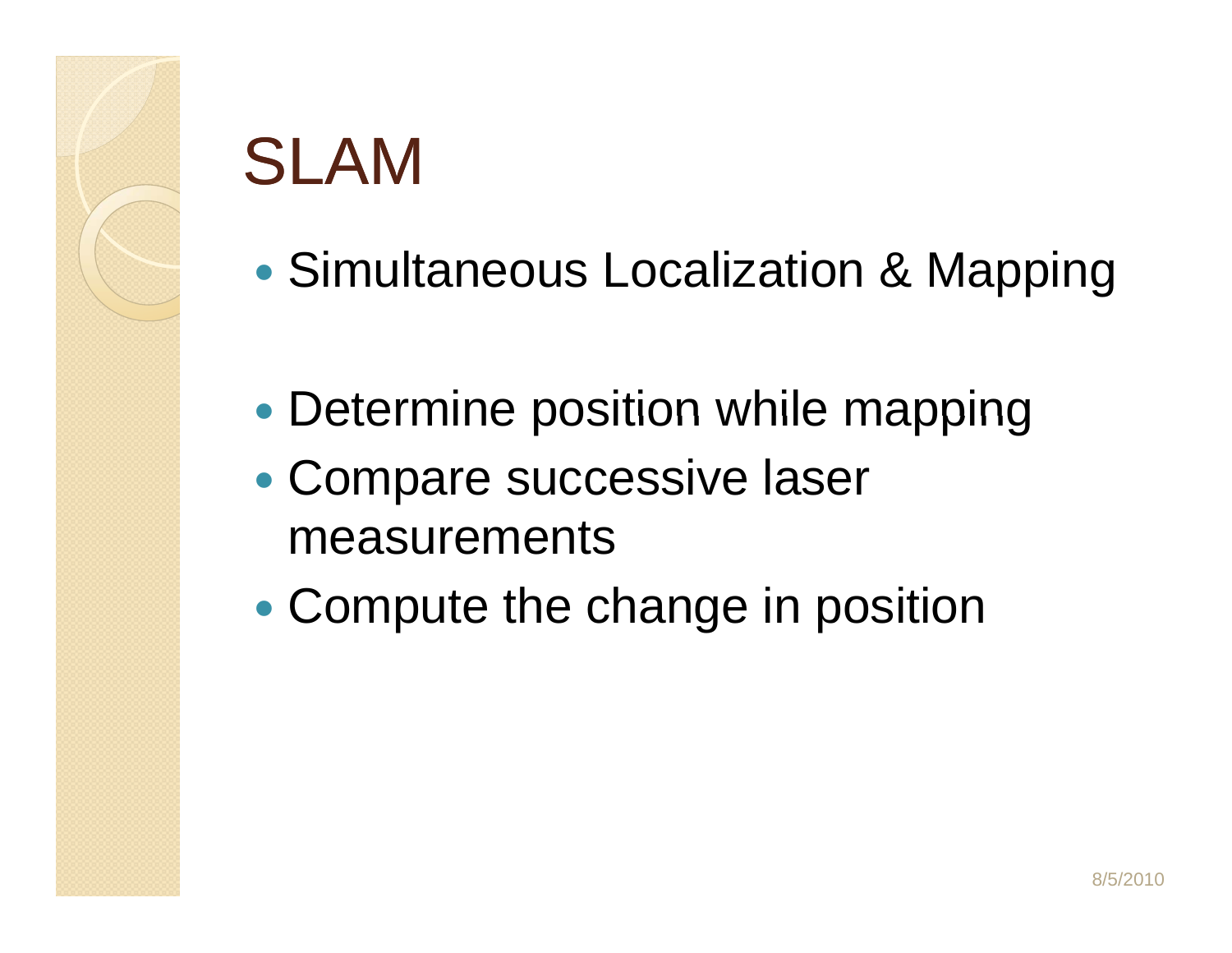# Requirements for ROS

- Mapping  $\bullet$ Computer running ROS
- Laser scanner

• Odometry Data

 $\bullet$ 



- ROS uses SLAM and odometry for mapping
- Cart: Script for manual position updates

8/5/2010*(www.hokuyo-aut.jp)Source: Hokuyo Automatic Co., Ltd.*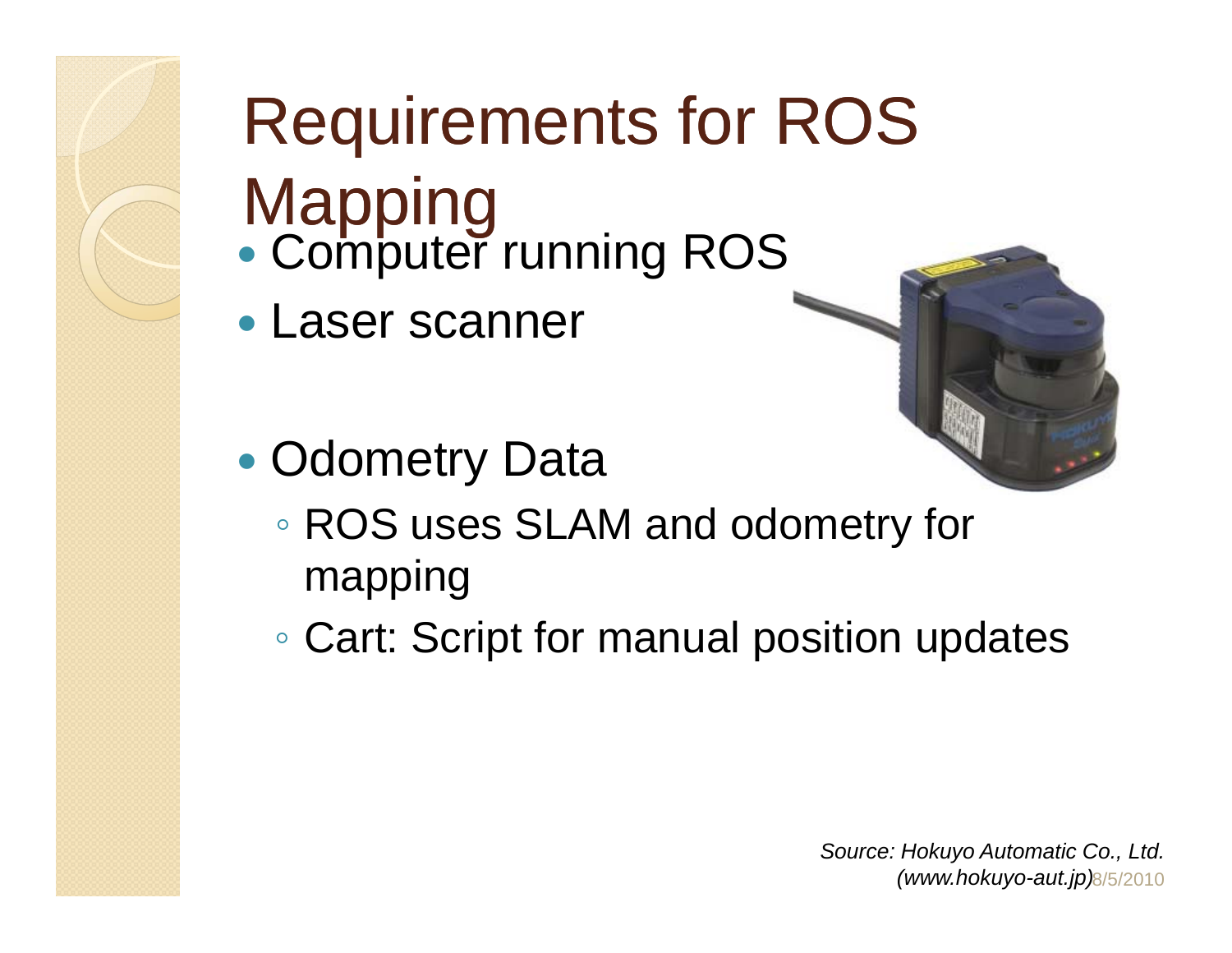# The Mapping Process

- Begin gathering laser and odometry data
- "Record" this data \_\_\_\_\_\_\_
- $\bullet$ • "Play back" this data while running the mapping utility
- $\bullet$ • Save the map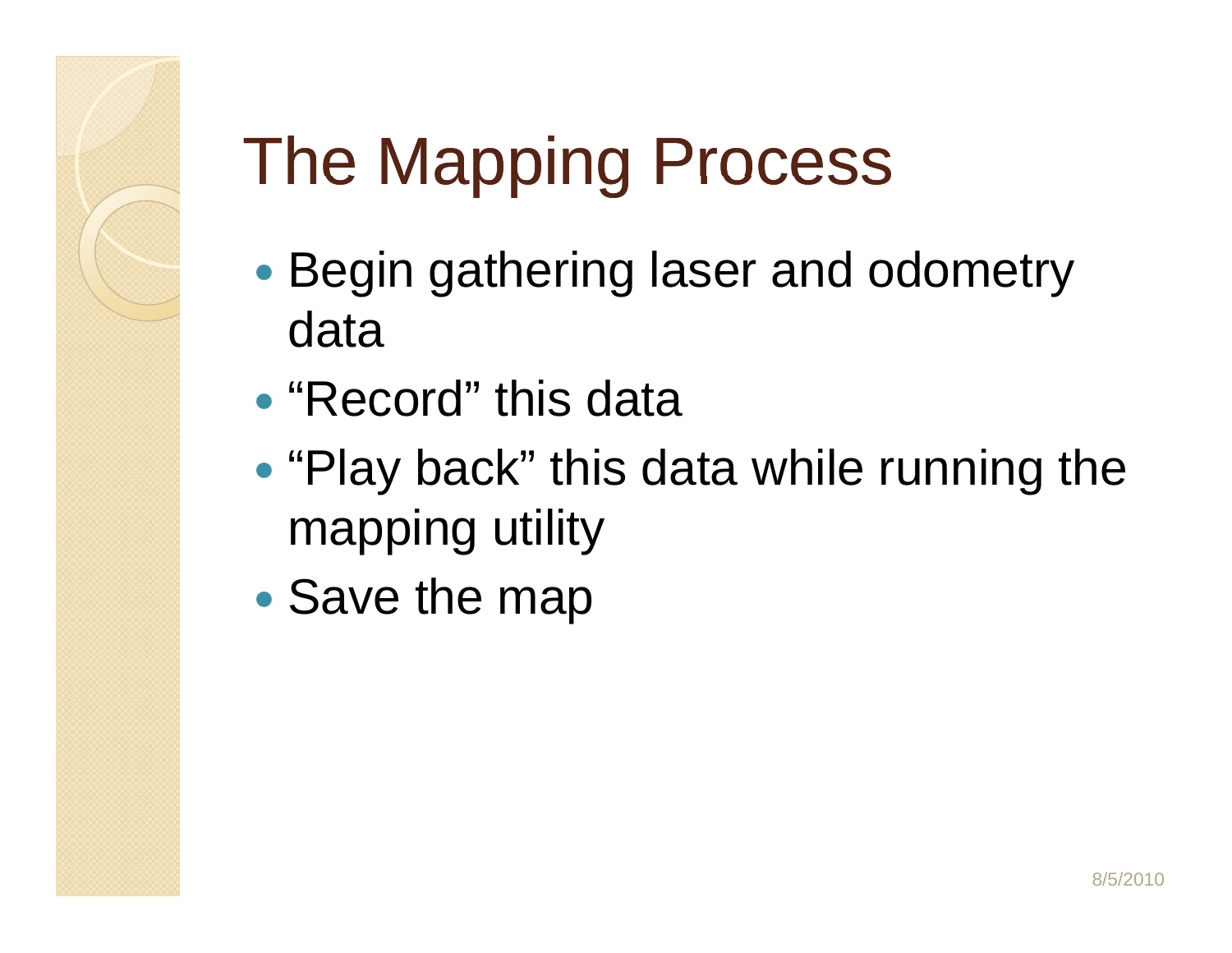

### Maps from the Cart

### **Actual GRW El t L bb Eleva tor obby**







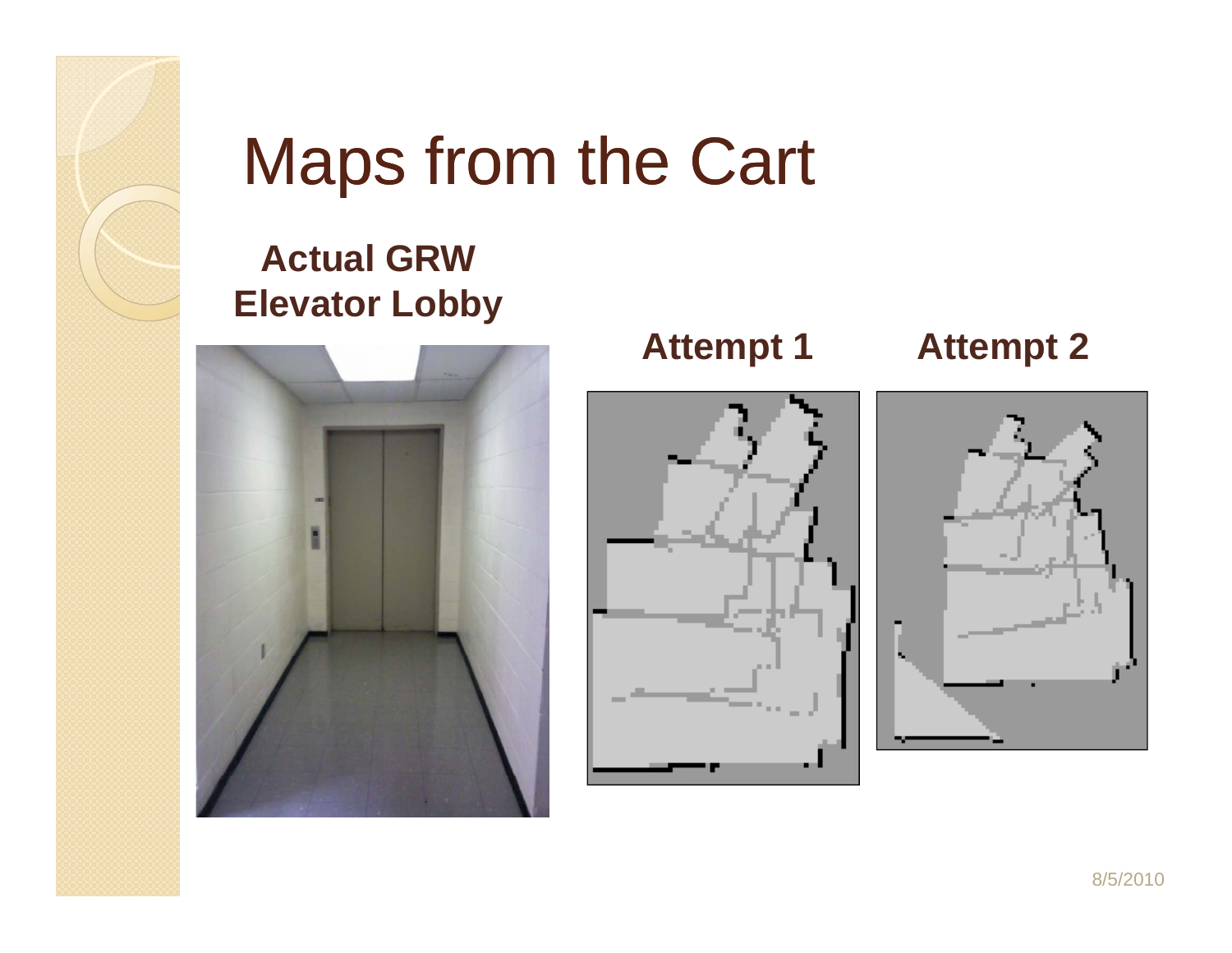

### Maps from the Cart

### **A t l GRW c tual Elevator Lobby**



#### **Mapped GRW Elevator**

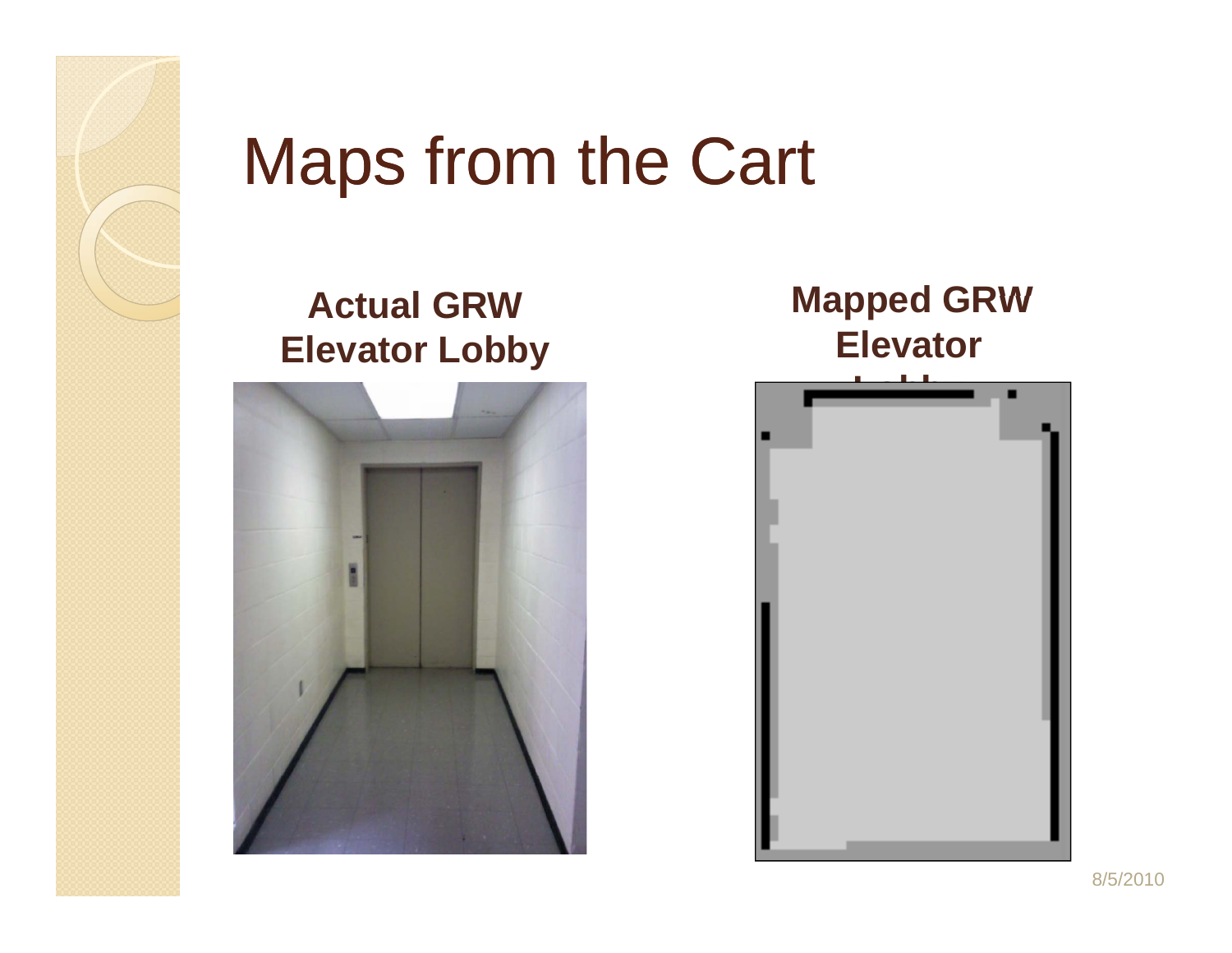# Implementation on the **EduBot**

- Laser mounted on EduBot
- Laser powered from EduBot battery
- $\bullet$ • Odometry Program
- $\bullet$ • Speed =  $15$  cm/s
- $\bullet$ • Turn Speed  $= \pi/8$ rad/s

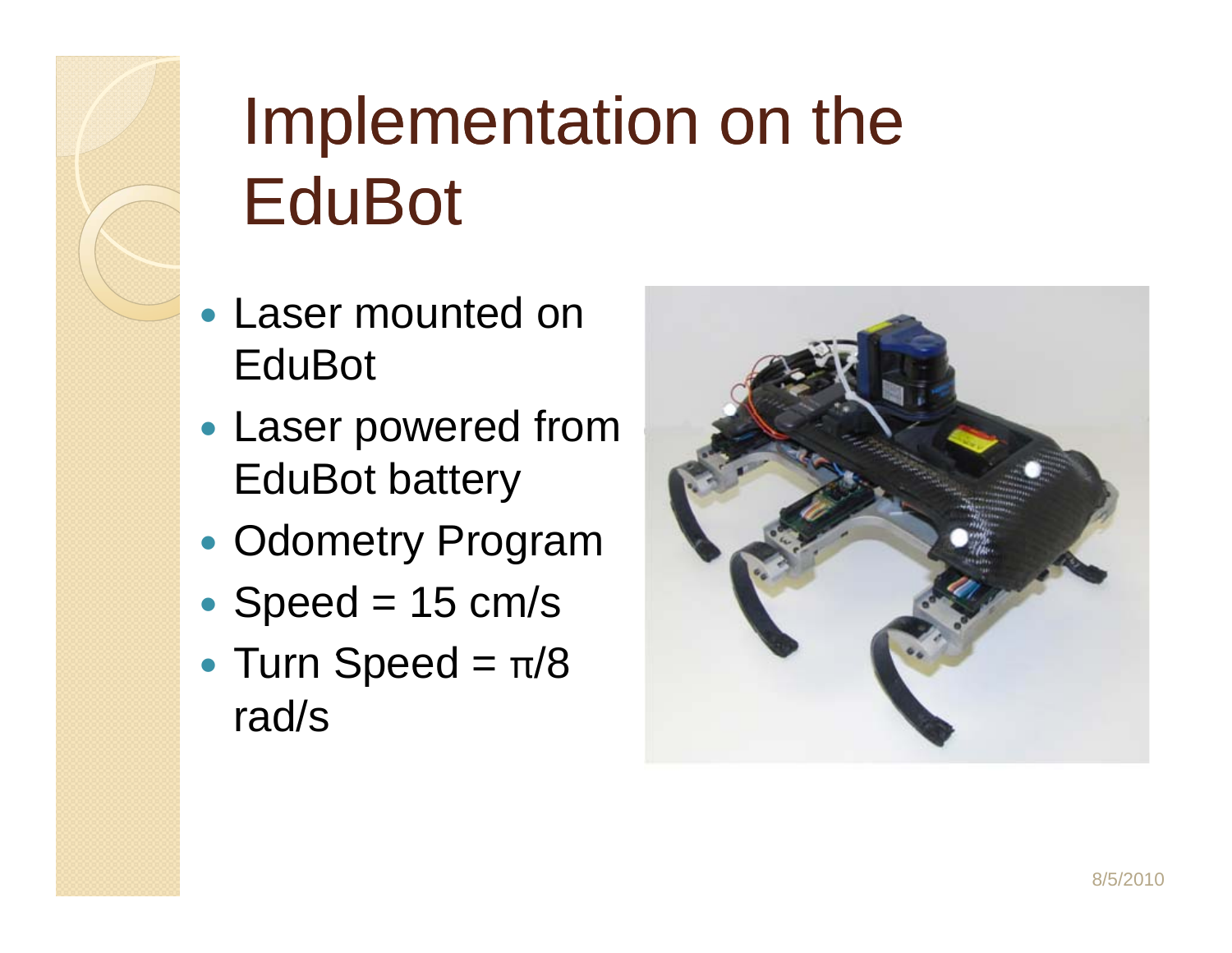

# **EduBot Mapping**

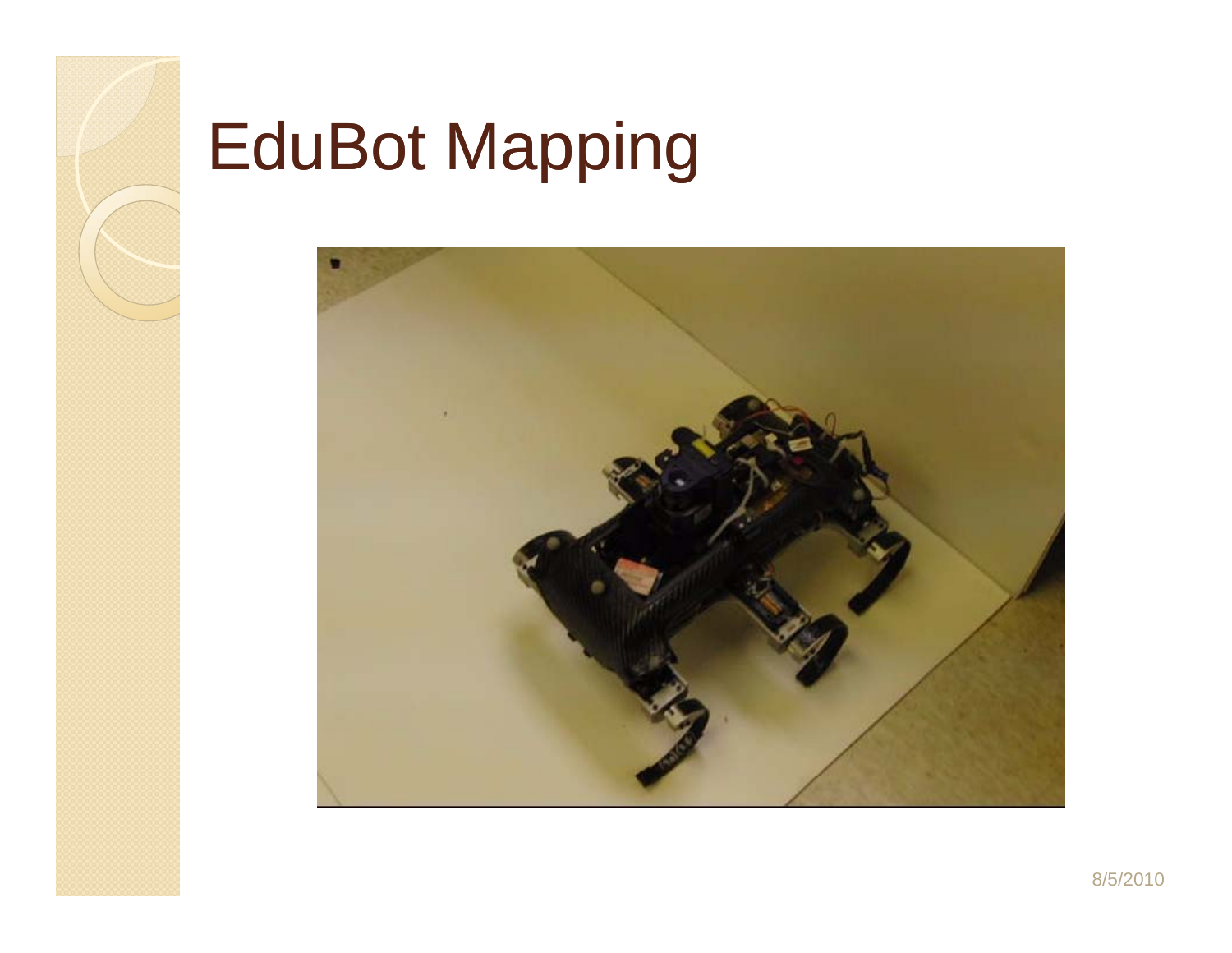# Maps from the Edubot

**Levine Lobby**

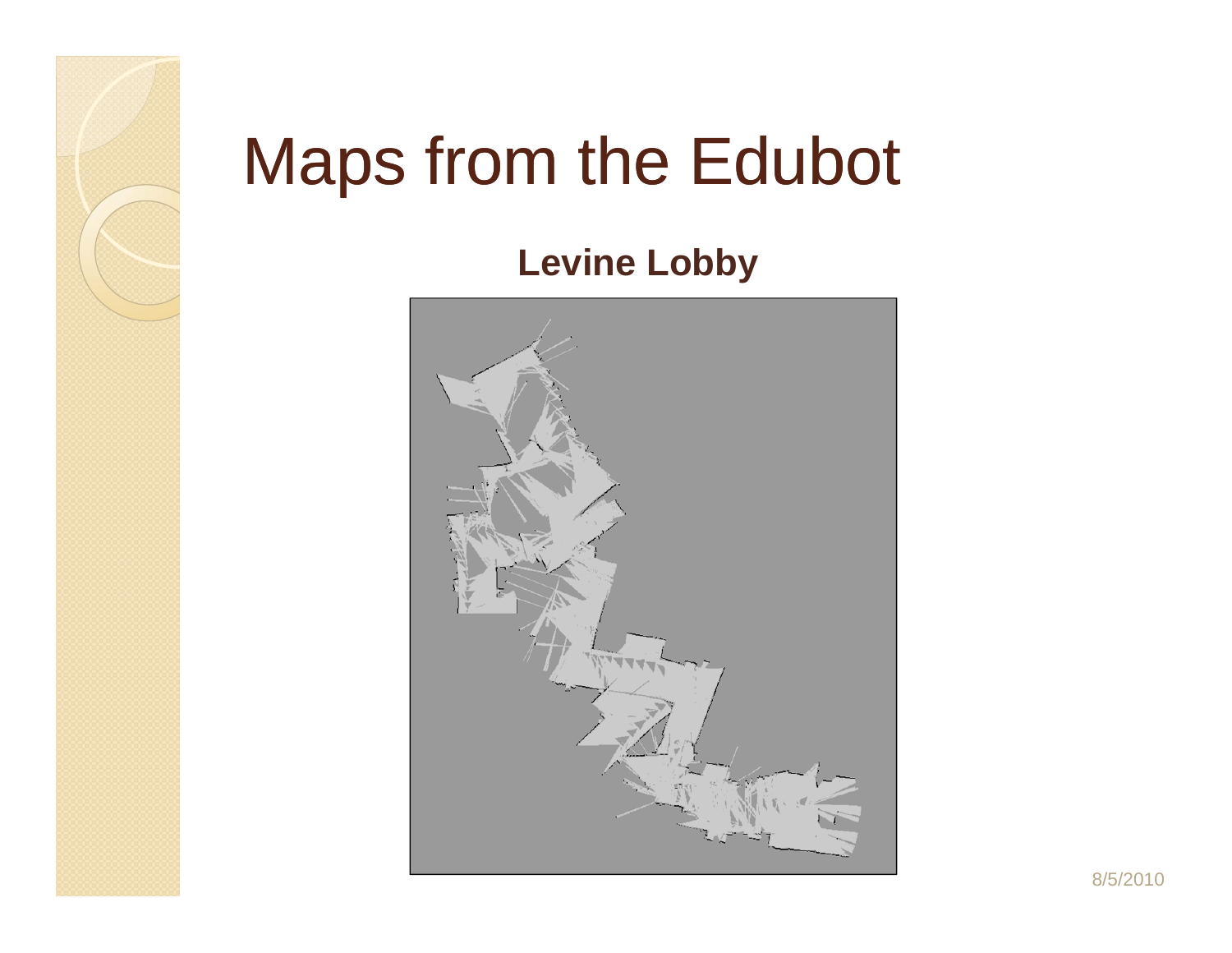# Maps from the EduBot

#### **KodLab/Haptics L b H ll a allway**



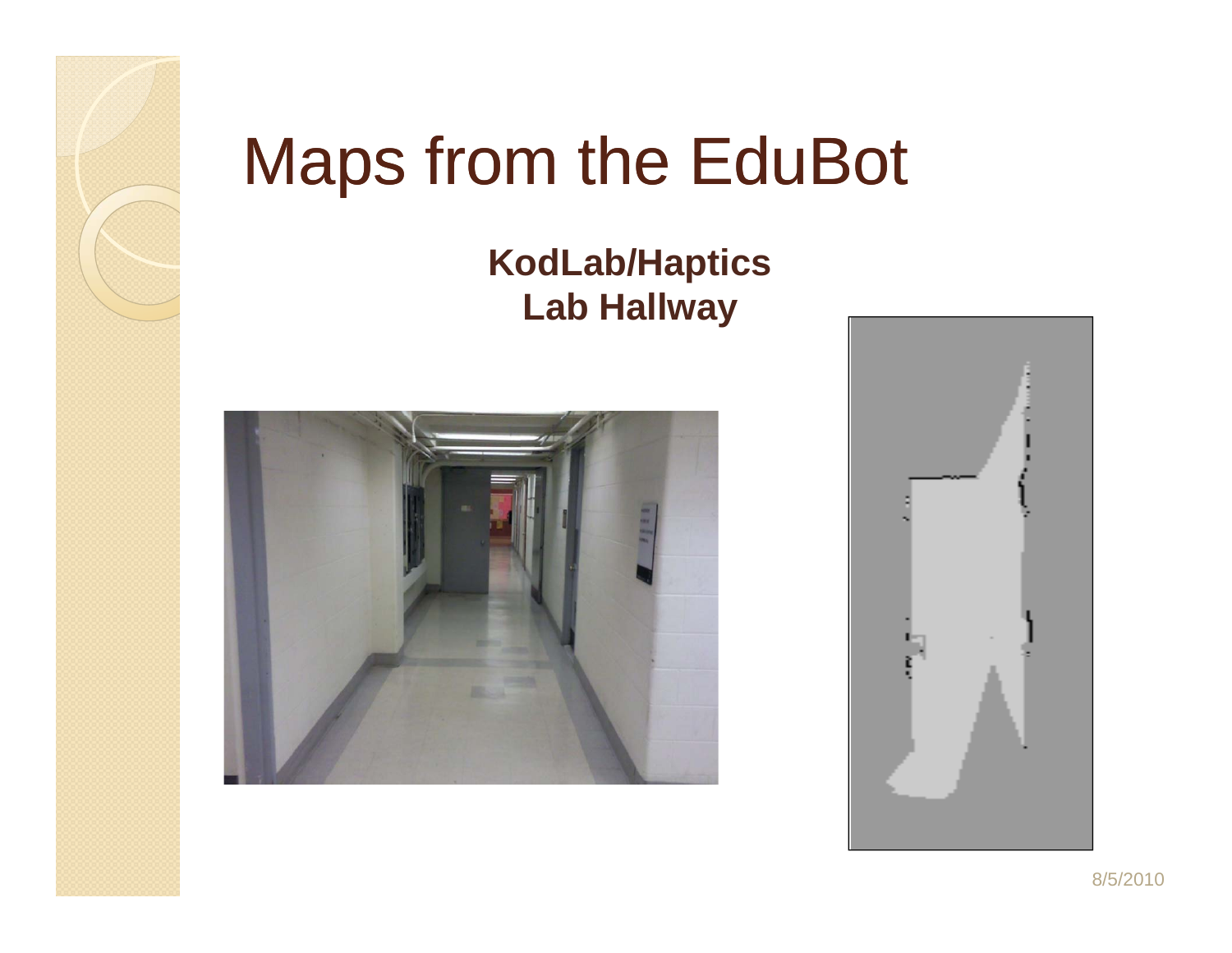# The KodLab Hallway





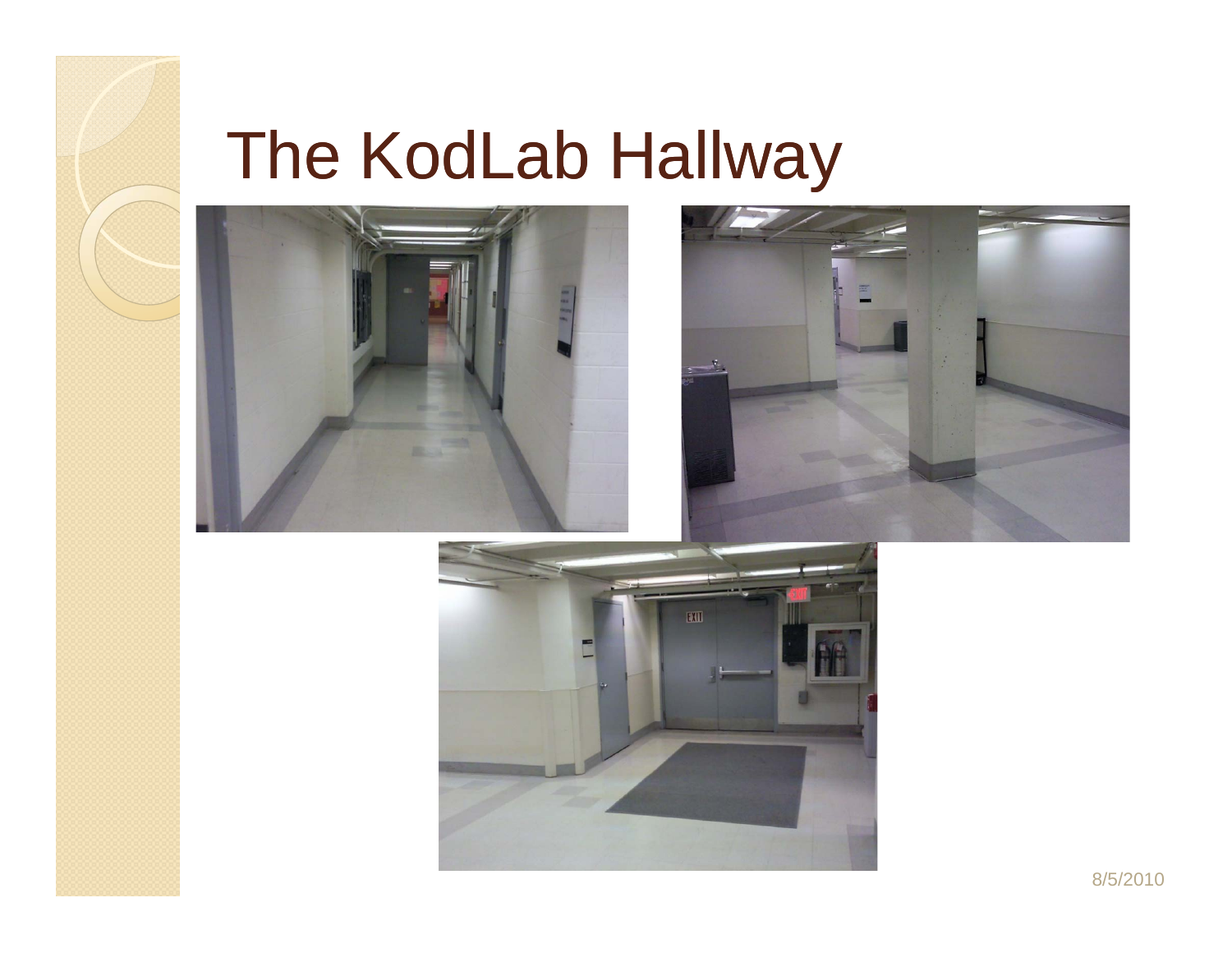# Maps from the EduBot

### **KodLab/Haptics Lab Hallway**

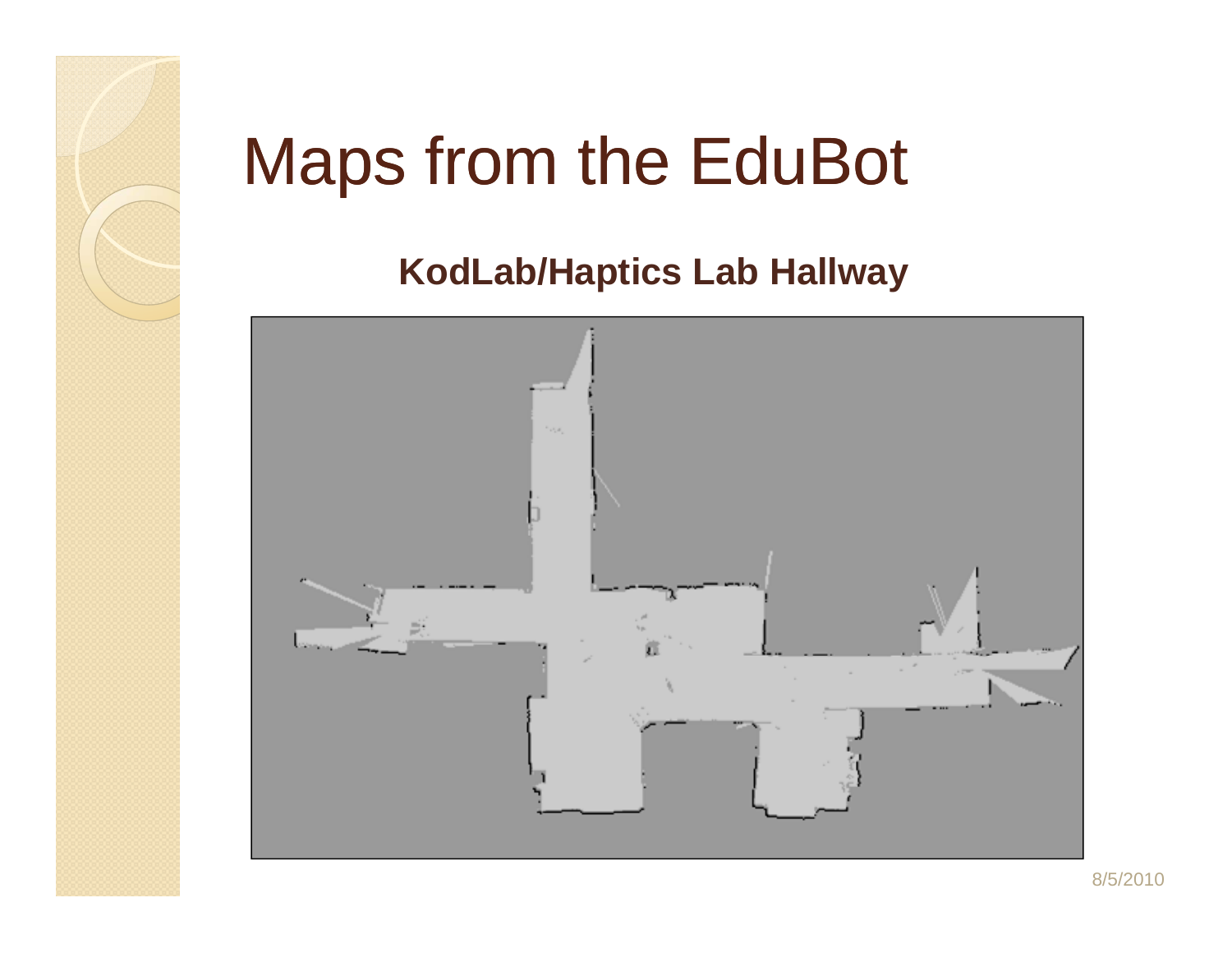# Future Work

- $\bullet$  Can be used with ROS Navigation Stack ◦ Autonomous Navigation to desired pose
- $\bullet$ • Better physical stability to reduce G forces
	- $\circ$  E.g. in the desert
- ROS on EduBot
- $\bullet$ • GPS (only outdoors)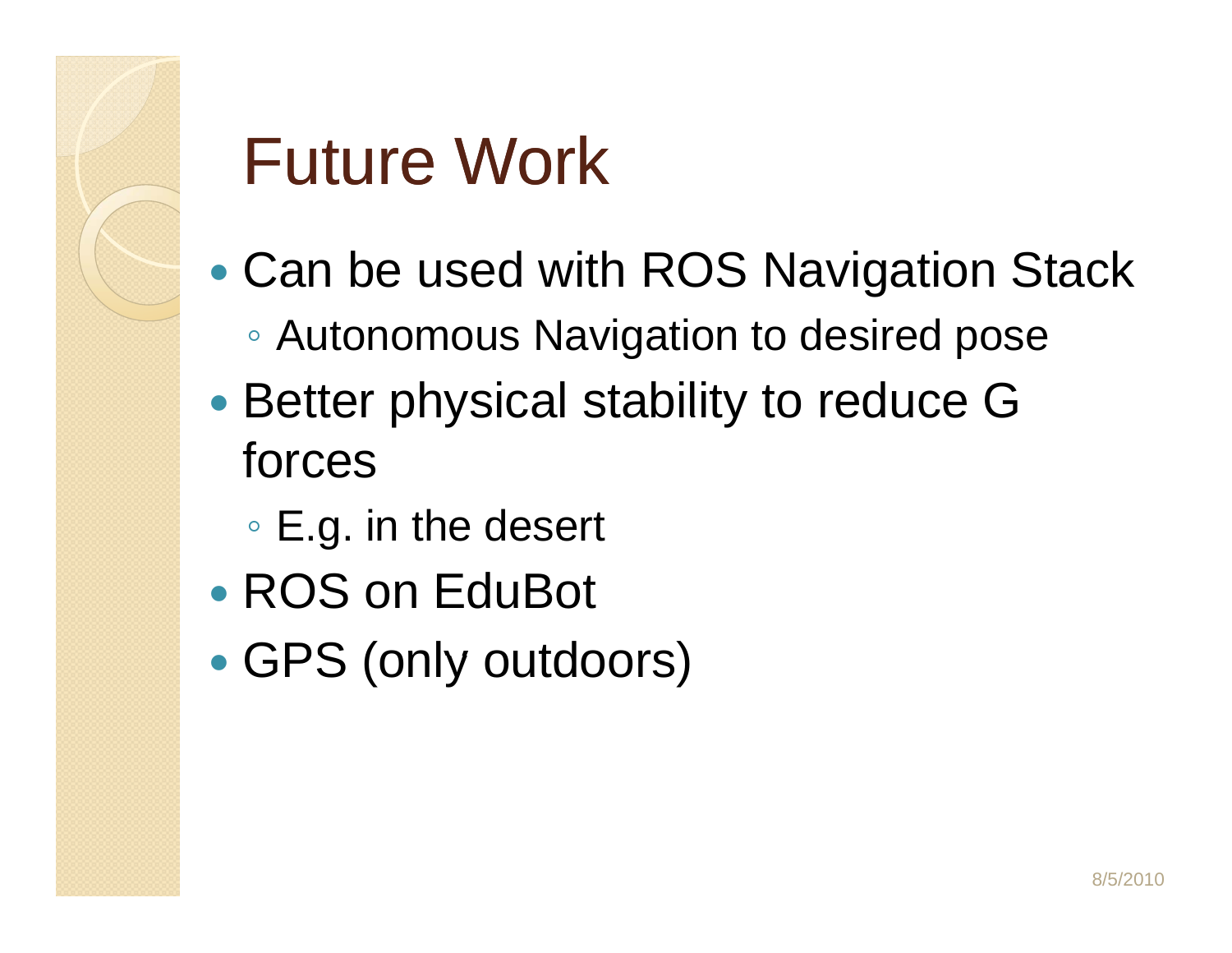

*Source: KodLab Website (kodlab.seas.upenn.edu)*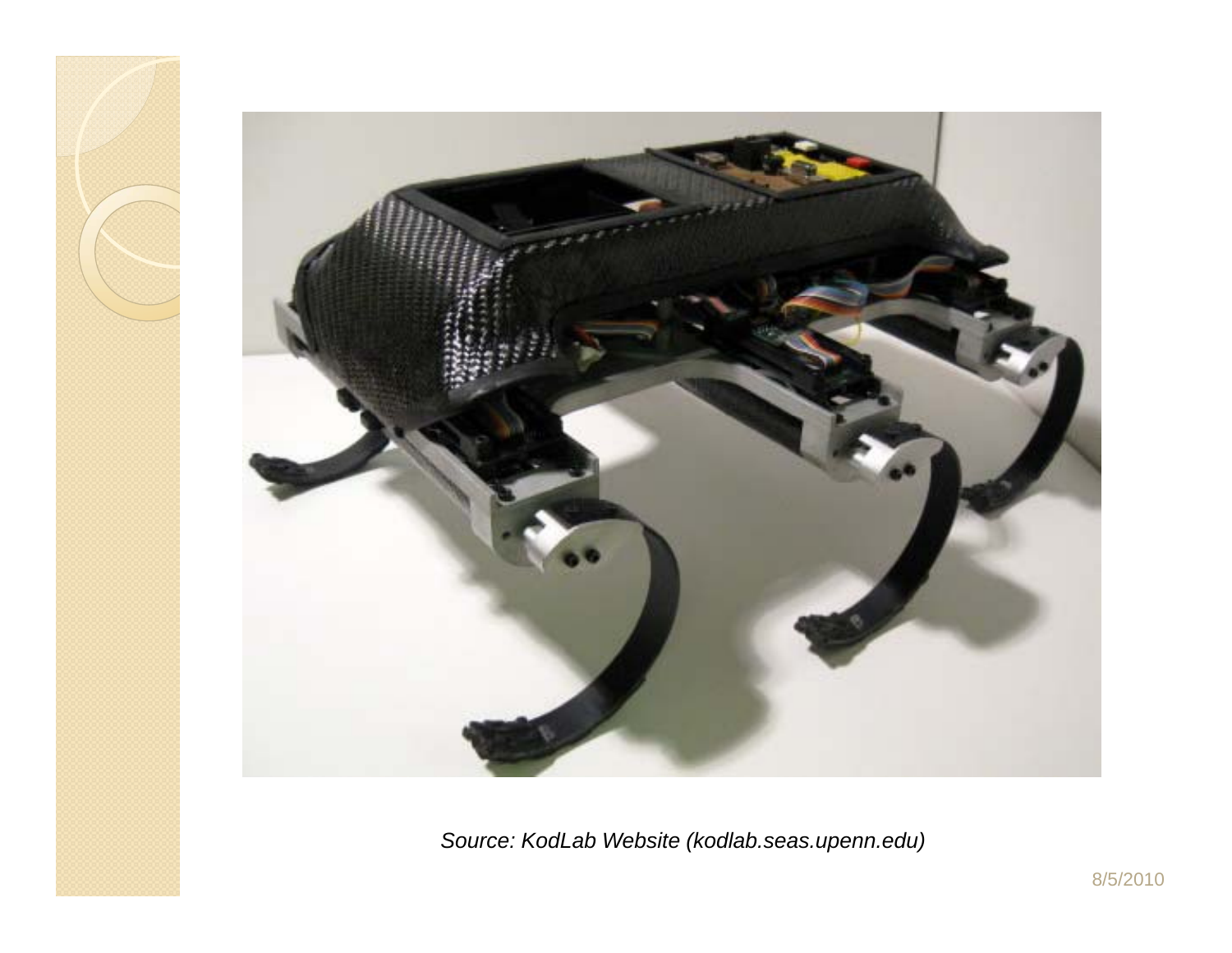# Acknowledgements

- Prof. Daniel E. Koditschek
- $\bullet$ Dr. Galen Clark Haynes & Aaron Johnson
- $\bullet$ • Prof. Jan Van der Spiegel
- National Science Foundation